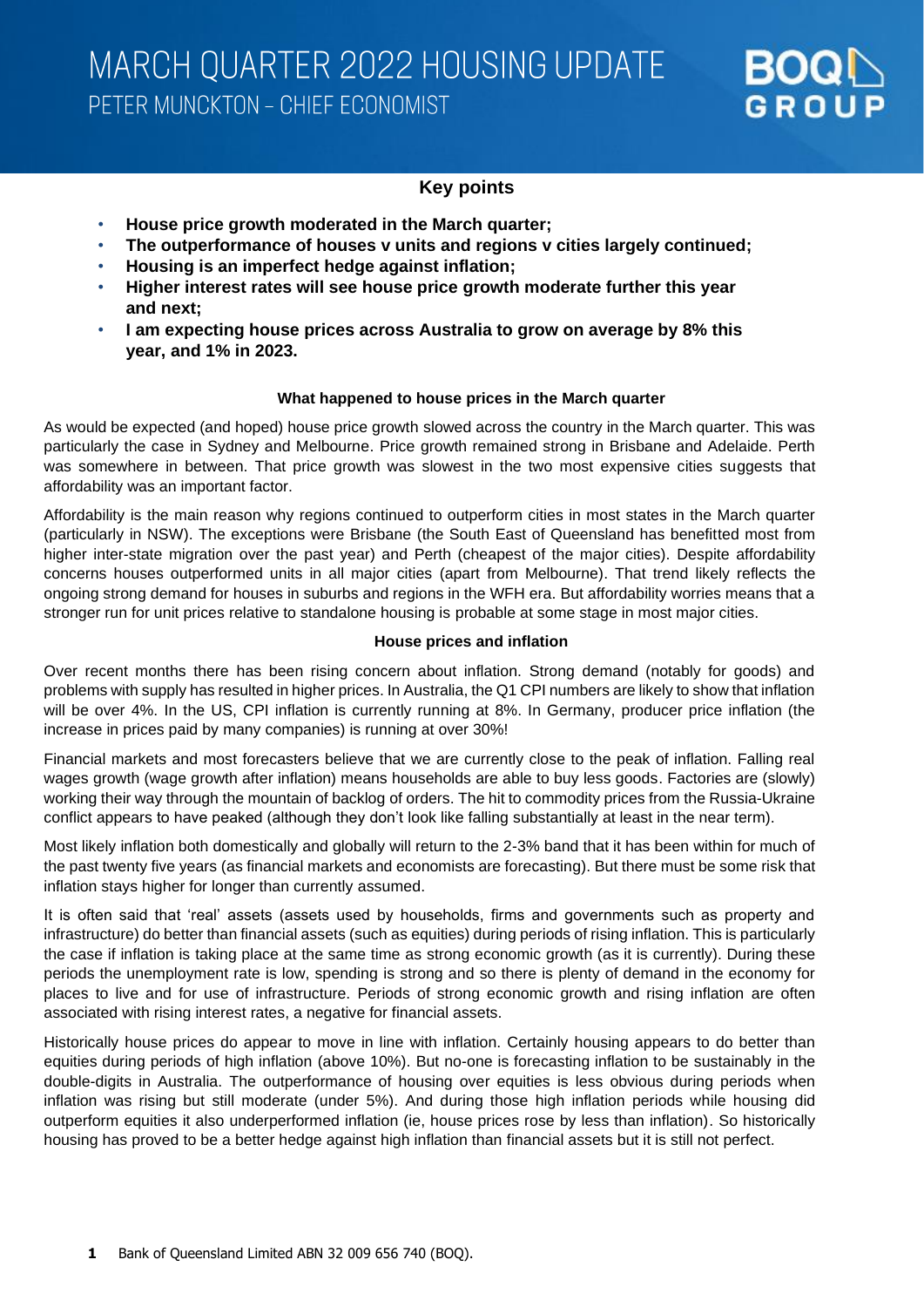MARCH QUARTER 2022 HOUSING UPDATE PETER MUNCKTON - CHIEF ECONOMIST

#### **House prices and interest rates**

GROUP

Over time, it is movements in interest rates (and more particularly interest rates after inflation, or 'real' interest rates) that is a key driver of house prices (other important factors include lending standards and population growth). Low real interest rates makes it more affordable to borrow. It is also an environment where investors' are more likely to invest in housing to achieve higher returns.

The ongoing decline of real interest rates over the past decade (as well as strong population growth) were important elements in the house price growth over that time. House price growth was extremely strong in 2021 (around 20%). The average over the past five years has been a more modest (but still decent) 6.7%.

It is very likely that the rise in interest rates that financial markets are projecting over the next 1-2 years will dramatically slow house price growth (and may well lead to a fall). Over the past forty years house prices declined on six out of eight rate hike cycles, for an average peak-to-trough decline of 10-15%. The RBA thinks that if interest rates rise by 2 percentage points this would reduce real house prices (house prices after allowing for inflation) by around 15% over a 2 year period. Financial markets are currently pricing that interest rates may rise by 3-3.5% in this cycle.

But even if financial markets are correct interest rates (particularly after inflation) will still be very low by historical standards. The bigger issue for the housing market would be if there was a substantial weakening of the economy (and therefore rising unemployment) as interest rates were rising. As far as I am aware very few people are forecasting a substantial rise in unemployment for the foreseeable future. But concerns about a global economic slowdown have risen in recent times (notably amongst global investors).

Small annual house price declines (flat to -5%) are not uncommon (they have occurred a bit over 10% of the time in both Sydney and Melbourne since 1900). Larger declines have rarely occurred in Melbourne (and in other cities such as Brisbane and Adelaide since 1970) although they have been more frequent in Sydney. One reason is that Sydney also has larger house price rises than other cities (so does Perth). That might reflect the more limited supply of land in Sydney that make it tougher for housing supply to quickly respond to an increase in demand (in Perth the big swing in property prices has largely reflected mining booms and busts).

#### **Outlook for house prices**

The outlook is for further house price moderation over the remainder of this year. House prices are high relative to incomes. And interest rates will almost certainly rise in the second half of this year. One support for house prices this year is that labour and material shortages will reduce the supply of new housing hitting the market.

Low population growth will at some stage weigh upon housing demand. Treasury is forecasting that immigration numbers will rise strongly over the next 12-18 months. The opening of the borders has seen a pickup of immigration. In January and February long-term and permanent immigration looked to have returned to their monthly pre-pandemic level. It will be interesting to see whether that immigration level can be maintained given that many other countries are also facing a severe shortage of workers. But demand for housing is also driven by other immigration categories (such as students and tourism) that are currently well below pre-pandemic levels

I expect house price growth of 8% this year, followed by a 1% rise in 2023 and an 8% decline in 2024. These forecasts assume the economy still performs well and the cash rate ends this year at 1-1.25% and next year at 2%. If interest rates rises end up being more aggressive along the path that financial markets are currently projecting then house prices are likely to decline next year.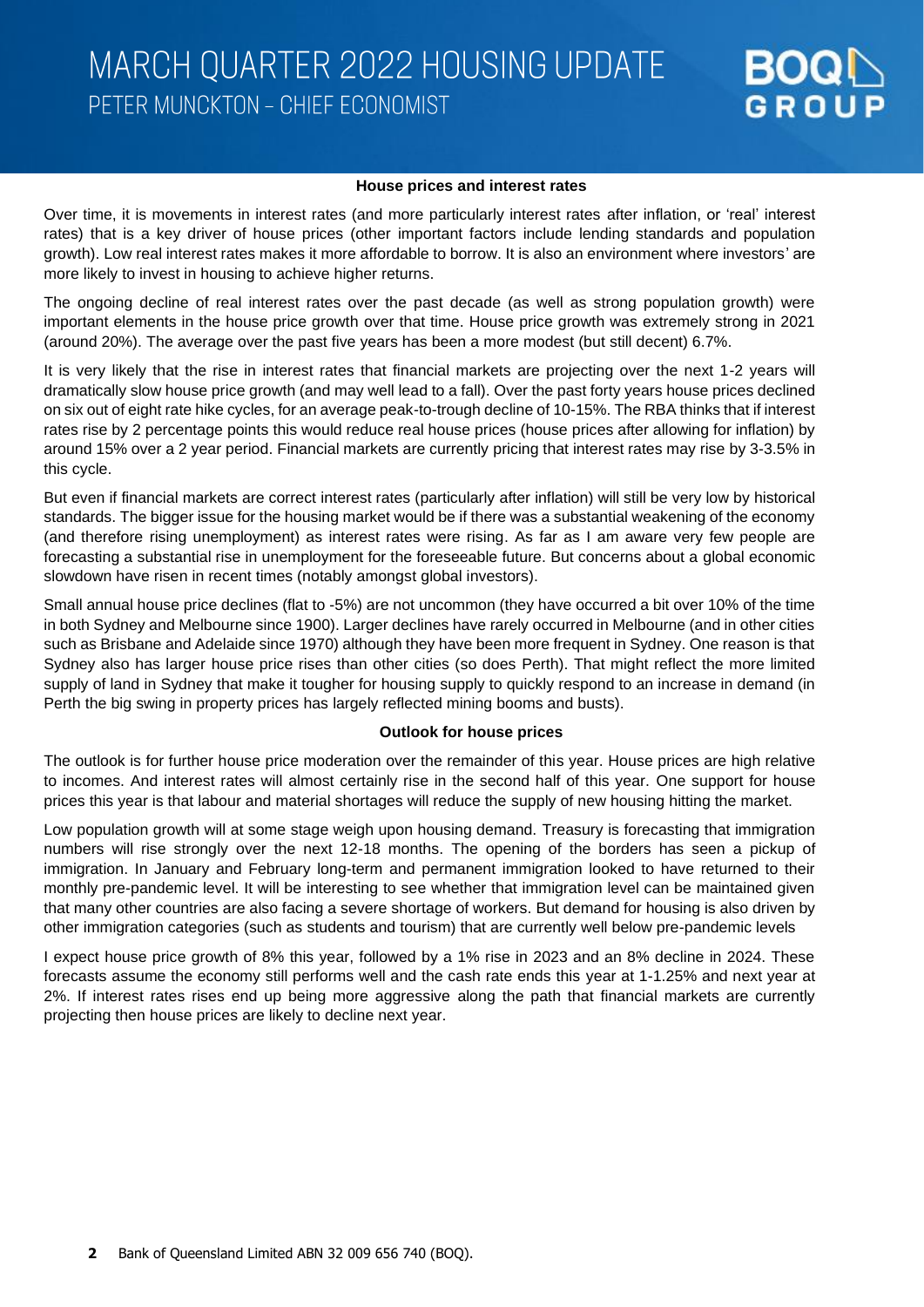## MARCH QUARTER 2022 HOUSING UPDATE PETER MUNCKTON - CHIEF ECONOMIST



200000

100000

 $\mathbf 0$ 

source: ABS, BoQ calculations

Jan-2016

Jan-2006



60000

30000

 $\,0\,$ 

Jan-1976

Jan-1986

Jan-1996

**3** Bank of Queensland Limited ABN 32 009 656 740 (BOQ).

Dec-17

Dec-20

 $-5$ 

 $-10$ 

 $-15$ 

Dec-11

Dec-14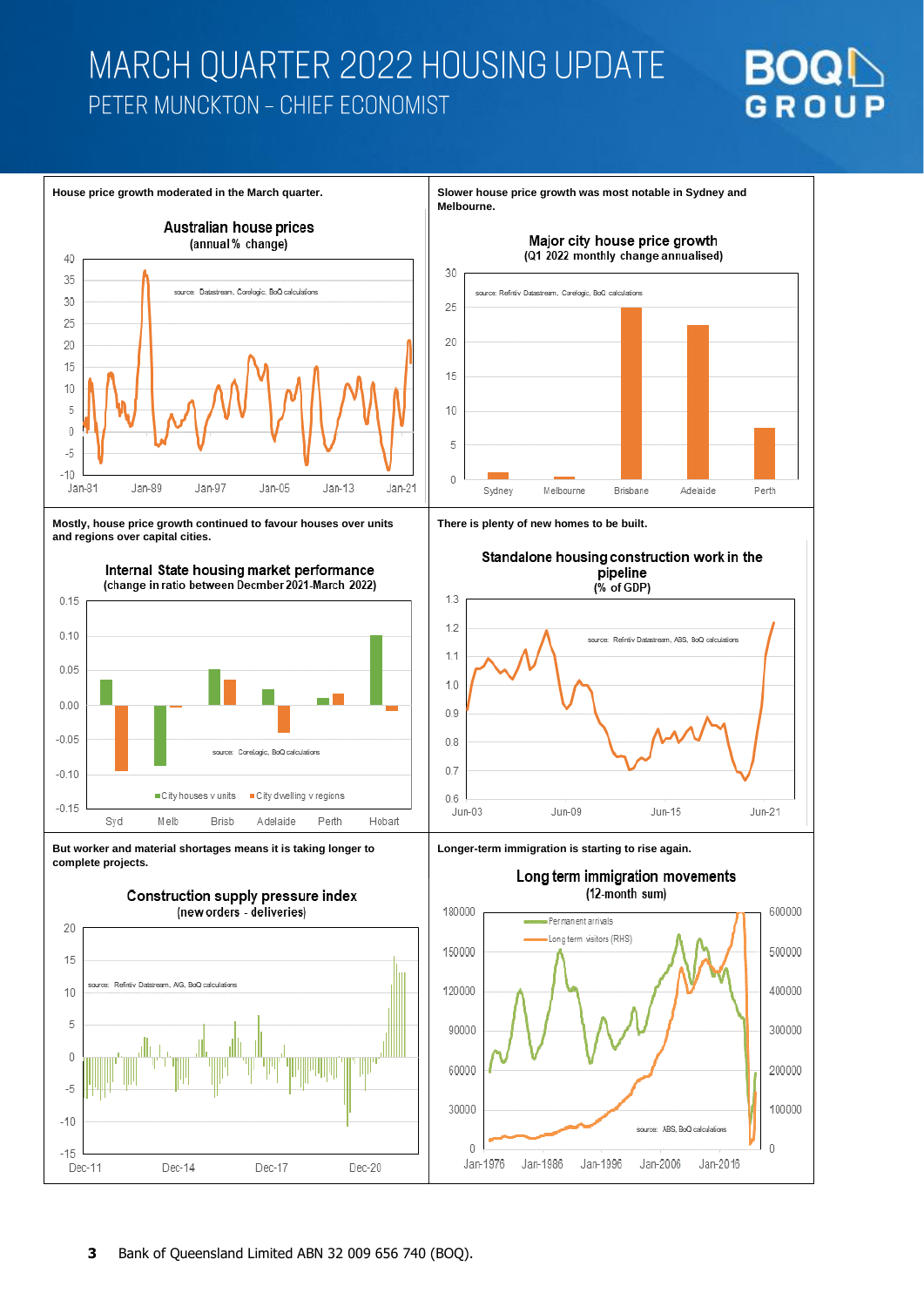# MARCH QUARTER 2022 HOUSING UPDATE PETER MUNCKTON - CHIEF ECONOMIST